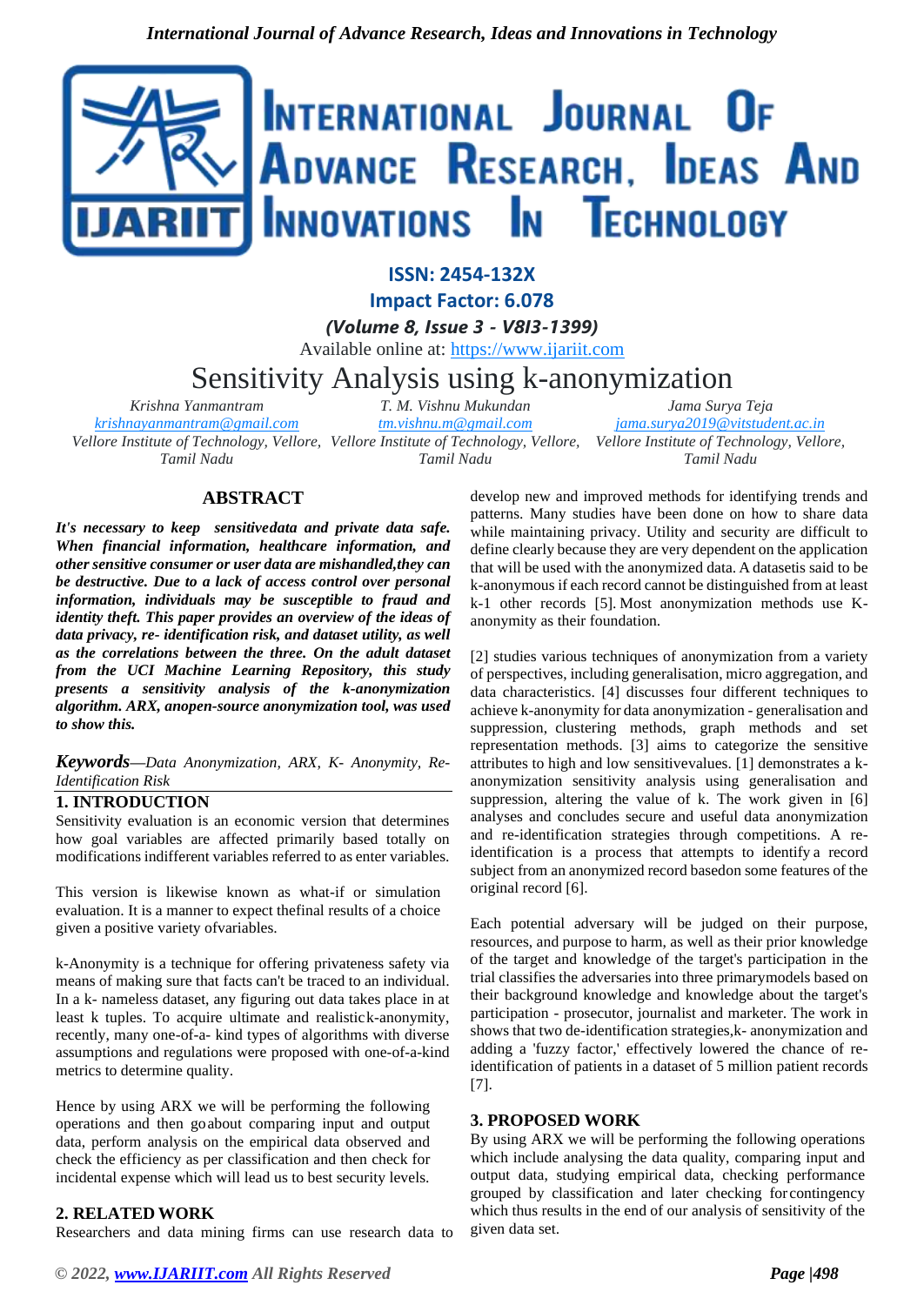## *International Journal of Advance Research, Ideas and Innovations in Technology*

The chosen dataset by us is the adult dataset which is based on an individual's annual income which is determined by multiple reasons such as education, age, gender, occupation etc. Thus, we will try our best to reduce the sensitivity of the data after performing anonymization and visualizing thesame.

The k-value was taken as input and the relative risk of reidentification and the absolute differencebetween descriptive statistics acquired from the original data set and the kanonymized data sets are the outputs in the sensitivity analysis. The value of k was varied from 2 to 5. Age, work class,final weight income, education, occupation, relationship, gender, capital-gain, capital-loss, hours-per-week, native-country and income were classified as quasi-identifiers. Educational number,marital status and race were classified as insensitive attributes.

# **4. RESULT/DISCUSSIONS**

According to the table below, theattributes were transformed.

| Variable                | <b>Type of hierarchy</b> |  |  |  |
|-------------------------|--------------------------|--|--|--|
| Age                     | Interval                 |  |  |  |
| Work class              | Ordering                 |  |  |  |
| Fnlwgt (final           | Interval                 |  |  |  |
| weightincome)           |                          |  |  |  |
| Education               | Ordering                 |  |  |  |
| <b>Education</b> number | Interval                 |  |  |  |
| Marital                 | Ordering                 |  |  |  |
| Occupation              | Ordering                 |  |  |  |
| Relationship            | Ordering                 |  |  |  |
| Race                    | Generalised to race as   |  |  |  |
|                         | the data was less for    |  |  |  |
|                         | some races               |  |  |  |
| Gender                  | Generalised to person    |  |  |  |
| Capital-gain            | Identifier               |  |  |  |
| Capital-loss            | Identifier               |  |  |  |
| Hours-per-week          | Interval                 |  |  |  |
| Native country          | Ordering                 |  |  |  |
| Income                  | Ordering                 |  |  |  |

| <b>Digital</b> : Maltal |                |                        |                    |                          |            |                                    | 4 市美新 4                     |
|-------------------------|----------------|------------------------|--------------------|--------------------------|------------|------------------------------------|-----------------------------|
|                         |                | workship.              | <b>COLLEGE AND</b> | 17. SEAUCH               |            | ARCORAGE WAR: HRANDA VALUE         | L.C. VISORADORI             |
| ٠                       | $=128$         | Transport              | 20003              | <b>VARRY VICE</b>        | m          | Distribut                          | Decembrate in I             |
| z                       | at in          | <b>Triple gale</b>     | <b>SETTA</b>       | <b>Building</b>          | <b>ITE</b> | tari)                              | Form #414 april at          |
| ٠                       | 47.26          | <b>National Agency</b> | 1,0031             | <b>BALTIMORE</b>         | tar.       | <b>Elektric Highlight</b>          | <b>Solici Fluid Abrilla</b> |
| ٠                       | 树油             | <b>COOK WHY</b>        | 3,6225             | <b>Sinks critical</b>    | m          | Polivici murdadi                   | Dec ricklesse               |
| ٠                       | $-111$         | <b>HARRIS GAME</b>     | MARIT              | <b>Environment</b>       | m.         | <b>FUILAIN RESERVAL</b>            | <b>SAME</b>                 |
| ä                       | 4125           | THIS-DIV               | <b>SERVICE</b>     | <b>Scientistical</b>     | $\equiv$   | Polyter-vitatment                  | Then excepted               |
| ٠                       | ALT THE        | Tuckingha              | TUTUS.             | <b>Banks and exist</b>   | ⋍          | Courses                            | <b>Earl Histogrite</b>      |
| ٠                       | <b>SET DIA</b> | <b>Hubball page</b>    | <b>BIGIN</b>       | heres college:           | m          | <b>Rolland Palatine 44</b>         | <b>HosPirt</b> : Scien      |
| ٠                       | 41.26          | Sale poc-              | <b>SAYLEY</b>      | <b>Buckelong</b>         | <b>I3</b>  | Printer-Imamigo                    | Admissional!                |
| и                       | at in          | $2043 - 444$           | 116490             | Anno alder               | w          | <b>Pulset Matrixe</b>              | <b>Julet Virginia</b>       |
| m                       | 65.00          | <b>STATE-GIM</b>       | TAKE 6             | Eschiston,               | m          | <b>Punjan meetings</b>             | Arbeitekende                |
| $\mathbf{H}$            | W. pr          | <b>Local cars</b>      | 3.7.02.5.8         | <b>Building</b>          | m          | Fourier museum                     | <b>Newtherness</b>          |
| 15                      | GIT FAX        | Federal Jaw            | 1216741            | <b>BallSchool</b>        | w          | <b>Pulmant</b> , must twist        | Administrati.               |
| 1.8                     | 甲醇             | <b>Tadmiel</b> sprin-  | anato              | <b>Dasholons</b>         | m          | Edmontoniansias                    | Primarillan were            |
| n                       | 学生的            | <b>SOUR-GO-</b>        | <b>STARS</b>       | <b>Banke-Oldson</b>      | w          | Finusy-Harrison                    | Advi-clonge                 |
| ti.                     | W: 33          | Interes cow            | Millis             | <b>Stated college:</b>   | ÷          | Nintant-relationship               | Only move                   |
| 12                      | WE 3/3         | <b>Studier roller</b>  | P1.87.11           | Sinner andlessen         | ш          | Edmont rima is more in             | hake-abband-                |
| w                       | API 33.        | <b>State-gow</b>       | ENS NET            | how miles.               | w          | <b>PUCKUP INVESTIGATI</b>          | Advised MA                  |
| 13                      | $4 - 23$       | Entrepok               | 204234             | forest collision:        | 理          | Principe-receiving)                | Direct statute.             |
| в                       | <b>HUS</b>     | Elabergos              | y uno car.         | <b>Birea-colour</b>      | u          | <b>Neuermanned</b>                 | Addred to call              |
| и                       | 4116           | <b>Nutreal date:</b>   | 96/95              | <b>Syrie United</b>      | ٠          | <b>University</b>                  | <b>Administrato</b>         |
| 23                      | ae w           | <b>EUGINE</b>          | 166211             | bone inform.             | ш          | <b>Separated:</b>                  | <b>ORAY DIVIER</b>          |
| н                       | <b>WE but</b>  | Date gas               | TL/B#F             | Livro milega             | w          | Folum married                      | <b>Hylettee</b> are         |
| m                       | WOT            | Louis por              | 114827             | Ever todays:             | $=$        | <b>Pulluler sketchild</b>          | Other statest               |
| ы                       | 4133           | <b>Lind-ten</b>        | 11:36              | fund-tobbes.             | ×          | Courses                            | (skinderist)                |
| ы                       | SAD 315        | Baltimore,             | <b>WENTH</b>       | <b>Bridge of Fillene</b> | m          | <b>Protogrammed fast</b>           | Otelmerke                   |
| и                       | <b>AC</b> Int  | <b>Burker Green</b>    | 1984年1             | haves collected          | m          | Pulluper missionist                | Administrati                |
| н                       | 2134           | <b>Socie-gove</b>      | <b>SUITER</b>      | Eirbe inflate.           | ш          | <b>CHOLIS</b>                      | Newcastle                   |
| и                       | <b>MT36</b>    | <b>Inster grass</b>    | 13,725             | liner colore :           | ш          | <b><i><u>International</u></i></b> | Altro densit                |
| Ħ                       | 48.14          | Torb-gro               | <b>SERVICE</b>     | Earthwicker              | m          | Princen-weekslage                  | Sakehriderizati             |
| ٠                       | 62.95          | <b>Baskette</b>        | <b>National</b>    | <b>Streaker</b> Baker    | m          | <b>Researched</b>                  | helm-vikelindi              |
|                         |                |                        |                    |                          |            |                                    |                             |

*Figure 1 - Configuring data*



*Figure 2 – Domain Generalization Hierarchy*

This is the graphical representation of the subset of solution space also known as the domaingeneralization hierarchy. Here we consider all the records with different generalization levels and form combinations, picking the one that satisfies k anonymity.

Here we have set our k value to 5. Each node here represents one transformation. These nodes are labelled with the generalization levels which are applied to the quasi-identifiers. The node in yellow represents the global optimum with respectto utility. In this project, we have left up to three generalization levels for age, one for work-class etc. even if we tend to increase or decrease it, the global optimum will always remain the same.



*Figure 3 – Distribution of age before anonymization*



*Figure 4 – Distribution of age after anonymization*

The purpose of the utility view is to allow users to compare transformed data representationto the original data and to assess their suitability.Left side we have the original data and on the right side we have the transformed data.



*Figure 5 – Contingency of age before anonymization*



*Figure 6 – Contingency of age after anonymization*

Statistical information includes frequency distributions and contingency tables. Each information is displayed as raw tabular data andas graphs. After choosing the age attribute, herewe see the frequency distribution of the attribute 'age' and how the distribution is changed on the right-hand side by applying generalization.

Sign: 19942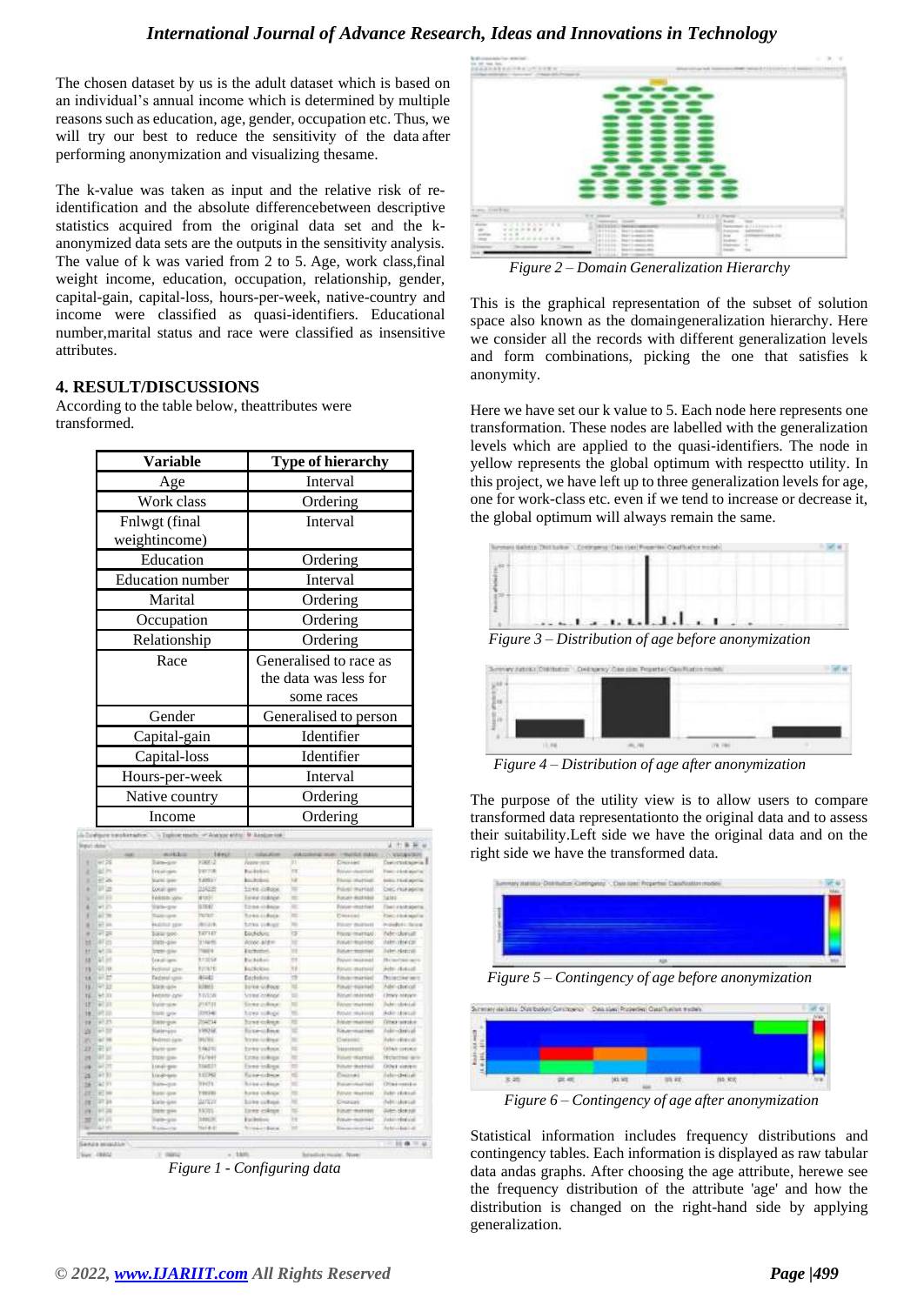## *International Journal of Advance Research, Ideas and Innovations in Technology*

Metadata about the input dataset includes basic properties like tuples and an overview of the attribute classifications. Metadata about the transformed dataset includes no. of outliers that have been removed from the dataset and the no. of equivalence classes as well as minimum and maximum class size.



*Figure 7 – Histogram of distribution of re-identification risk*

The distribution of re-identification risks among the dataset's records can be viewed in theform histogram and table. The 20 percent threshold can be observed from the above figure.





*Figure 8 – Re-identification risk before anonymization*

*Figure 9 – Re-identification risk after anonymization*

The prosecutor model's attacker targets a specific person, and that the attacker is aware thatthat person's data is in the dataset. The journalist model's attacker targets a specific person, though it's doubtful that they were aware of the user's participation in the dataset beforehand. The attacker in the marketing model doesn't

*© 2022[, www.IJARIIT.com](file:///C:/omak/Downloads/www.IJARIIT.com) All Rights Reserved Page |500*

target a single person; instead, they try to re-identify a huge group of individuals. Hence, an attack is only successful if a higher proportion of the data can be re-identified. Protecting the data against prosecutor or journalist risk ensures that the data is protected from marketer risk [7]. The followingtable shows the average prosecutor risk of re- identification. The average risk is displayed in thek=1 column before k-anonymity is applied.

The graph below illustrates how prosecutor riskchanges as the k value increases. X-axis has k- values, Y-axis has the reidentification risk in percentage.



#### **5. CONCLUSION**

The adult data set was set through the above parameters and the following parameters which include analysing the data quality, comparing input and output data, studying empirical data, checking performance grouped by classification and later checking for contingency were studied and the same was also visually observed. This has now made the data set have a very negligible security breach post anonymizing.

#### **6. REFERENCES**

- [1] W. Santos, G. Sousa, P. Prata and M. E. Ferrão, "Data Anonymization: K-anonymity Sensitivity Analysis," 2020 15th Iberian Conference on Information Systems and Technologies (CISTI), 2 0 2 0 , p p . 1 - 6 , d o i : 1 0 . 2 3 9 1 9 / CISTI49556.2020.9141044.
- [2] X. Ren and J. Yang, "Research on Privacy Protection Based on K-Anonymity," 2010 International Conference on Biomedical Engineering and Computer Science, 2010, pp. 1-5, doi: 10.1109/ICBECS.2010.5462427.
- [3] Widodo, E. K. Budiardjo, W. C. Wibowo and H. T. Y. Achsan, "An Approach for Distributing Sensitive Values in k-Anonymity," 2019 International Workshop on Big Data and Information Security (IWBIS), 2019, pp. 109-114, doi: 10.1109/IWBIS.2019.8935849.
- [4] V. Sharma, "Methods for privacy protection using kanonymity," 2014 International Conference on Reliability Optimization and Information Technology (ICROIT), 2014, pp. 149-152, doi: 10.1109/ICROIT.2014.6798301.
- [5] L. Sweeney. "k-anonymity: a model for protecting privacy," International Journal on Uncertainty, Fuzziness and Knowledge-based Systems, Vol. 10 (5), pp 557-570, 2002.
- [6] H. Kikuchi, T. Yamaguchi, K. Hamada, Y. Yamaoka, H. Oguri and J. Sakuma, "Ice and Fire: Quantifying the Risk of Re-identification and Utility in Data Anonymization," 2016 IEEE 30th International Conference on Advanced Information Networking and Applications (AINA), 2 0 1 6 , p p . 1 0 3 5 - 1 0 4 2 , d o i : 1 0 . 11 0 9 / AINA.2016.151.
- [7] L. Kniola, "Plausible Adversaries in Re- Identification Risk Assessment" PhUSE Annual Conference, 2017.
- [8] Ursin G, Sen S, Mottu JM, Nygård M. Protecting Privacy in Large Datasets-First We Assess the Risk; Then We Fuzzy the Data. Cancer Epidemiol Biomarkers Prev. 2017 Aug 1;26(8):1219-1224. doi: 10.1158/1055-9965.EPI-17-0172.